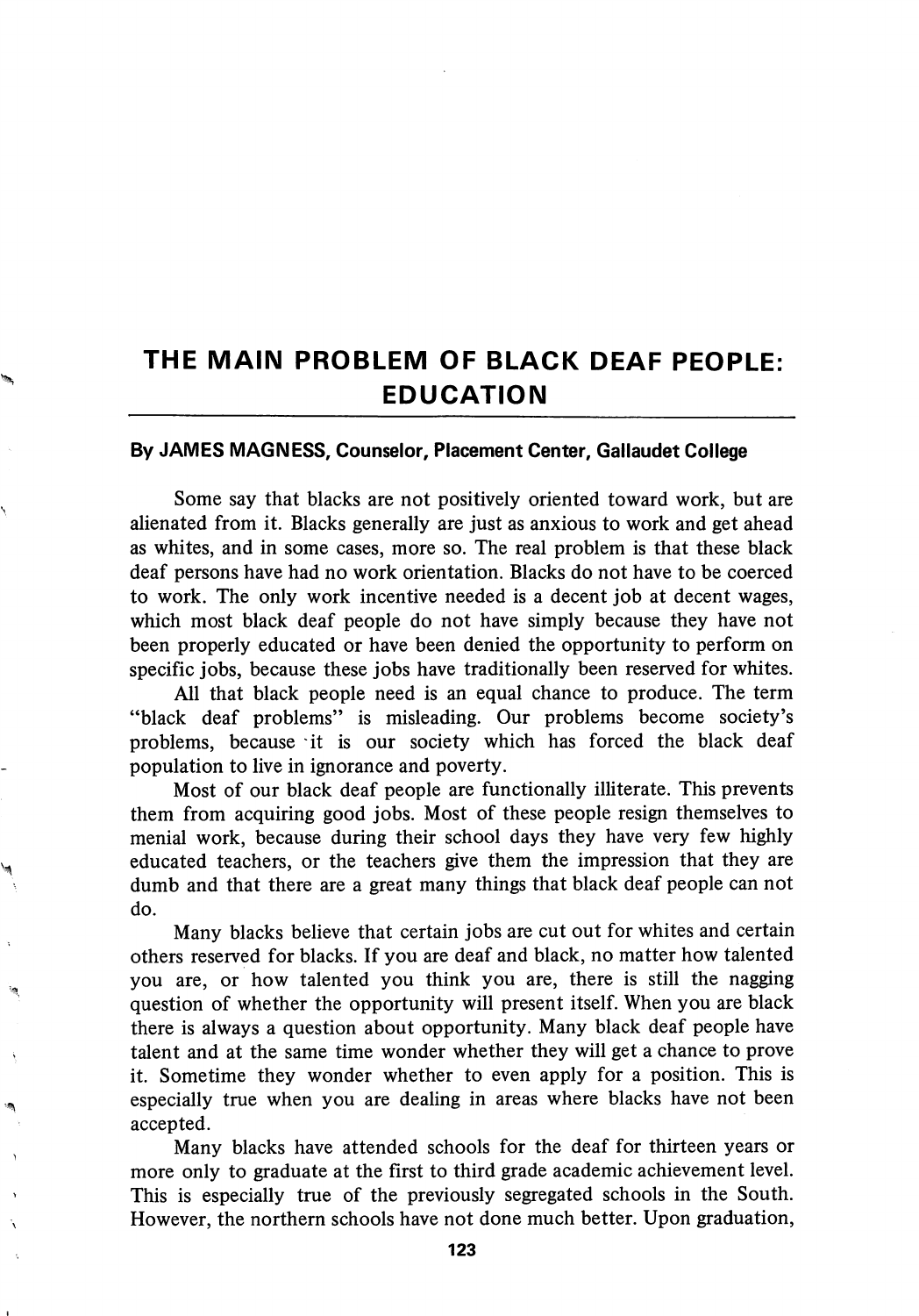the job tools of the deaf black man are picks and shovels. We do not need schools for the deaf to teach black deaf, or any other deaf people, how to dig ditches and wash dishes. We live in a money-oriented society, so the financial deprivation of black deaf is certainly a social deprivation. If the black deaf person received a good education he could pay his club dues, dress decently, and then I doubt if he would have trouble joining some all-white clubs of the deaf.

In black schools for the deaf, the average intelligent quotient is low and it drops steadily as the students grow older. Adolescents depart from their schools ill-prepared to lead a satisfying, useful life or to participate in the community. Black deaf persons have seldom been provided with an educational experience that allowed them to express freely their feelings and opinions. Since they cannot talk out their feelings, they act them out in a detrimental way. This is another reason black deaf persons find it difficult to belong.

The usefulness and unimportance of education has been communicated to black children in indirect ways. This has served to decrease their motivation to learn and to decrease their aspirations for educational goals.

We need more black professional people to serve as models for our younger generation and the only way to accomplish this is to train our black deaf students, in schools and classes for the deaf, to be future leaders. We must evaluate what the schools for the deaf are doing with our black deaf pupils. We can not solve the problem without knowing its origin or cause.

Although Gallaudet College is over a century old, it has graduated only a handful of black students, with its first graduate in the fifites. And from this handful approximately one-half came from public school settings. Perhaps we need to take a hard look at the way in which schools for the deaf encourage, or discourage their black students to take the Gallaudet College admission examination. When this is done, the question of "black deaf problems" will be minimized.

Information about jobs and schooling opportunities has not been made accessible to black deaf people. The black deaf person does not hear about continuing education, speech and hearing programs, traineeships, fellow ships, scholarships, job openings, and the like unless he is fortunate enough to be working in a rare integrated setting.

Young black deaf workers under thirty appear to be far and away the most dissatisfied with their jobs. After age forty-four, these people express less dissatisfaction and not too many complaints are heard. It appears that older blacks feel that just being employed is reason enough to be satisfied with their work lives.

Most black deaf people do not get good jobs and when they do acquire jobs they don't have a chance to do meaningful work, to achieve and grow on the job. Upward mobility appears to be nil for most black deaf people.

This dissatisfaction cannot be removed by equal employment oppor tunity alone. There must also be equal consumer opportunity: the minority